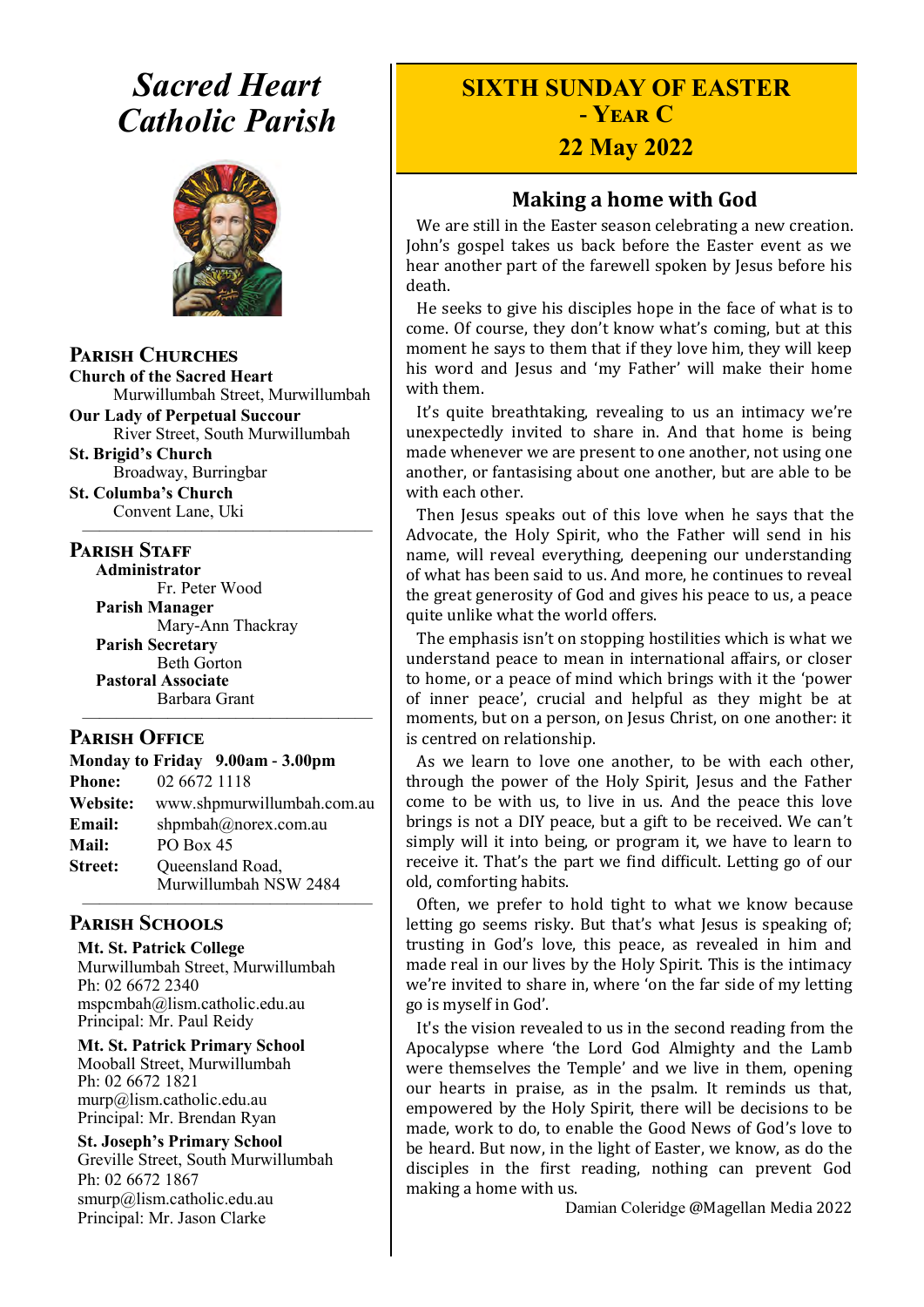# This week in the Parish

| Saturday 21  | 10:00 am - Rosary in the Park (see note page 3)<br>6:00 pm - Vigil Mass                                        |  |
|--------------|----------------------------------------------------------------------------------------------------------------|--|
| Sunday 22    | SIXTH SUNDAY OF EASTER - YR C<br>8:00 am - Mass<br>10:00 am - Mass<br>11:15 am - Baptism<br>12.00 pm - Baptism |  |
| Tuesday 24   | <b>OUR LADY, HELP OF CHRISTIANS</b><br>5:30 pm - Mass                                                          |  |
| Wednesday 25 | 5:30 pm - Mass                                                                                                 |  |
| Thursday 26  | 8:15 am - Mass                                                                                                 |  |
| Friday 27    | 11:00 am - Memorial Mass   Fr John Worthington                                                                 |  |
| Saturday 28  | 6:00 pm - Vigil Mass                                                                                           |  |
| Sunday 29    | THE ASCENSION OF THE LORD - YR C<br>8:00 am - Mass<br>10:00 am - Mass<br>11:15am - Baptism                     |  |

HOUR FOR PRIVATE PRAYER

Each Tuesday & Wednesday from 4:30 pm

# EXPOSITION OF THE BLESSED **SACRAMENT**

First Friday of each month 11 am - 11:50 am

#### **RECONCILIATION**

Saturday: 5.30 pm - 5.50 pm Sunday: 8.30 am - 8.50 am

#### **Wednesday Word**

Copies of Wednesday Word, with this weekend's readings, are available for you in the Church.

# **Please Pray For:**

#### **Recently Deceased**:

Henry Burns, Craig Bryant, Giuseppina Zambelli, Aileen McConnell, Bev Everson

#### **Anniversaries:**

Bishop Patrick Farrelly (Third Bishop of Lismore)

#### **Those Who Are Sick:**

Baby Harry Partridge, John Flanagan, Mark Hanna, Michael Twohill, Deb Craig, Fr Anthony Lemon, James Wallace

#### **Reading Roster | Year C**

**28/29 May | The Ascension of the Lord**  6 pm - Barbara Brodbeck 8 am - Jan Bruce

10 am - Ed Egan

*Readings for the next week:*  **The Ascension of the Lord - Yr C** Acts 1:1-11; Eph 1:17-23; Lk 24:46-53

#### **Acknowledgement of Country**

*We would like to acknowledge the Bundjalung people who are the Traditional Owners of this land on which we gather and pray today. We pay our respects to the Elders past, present and emerging, and extend that respect to other Aboriginal and Torres Strait Islander people past, present and emerging.* 

#### **BAPTISM**:

Please welcome **Austin Phoenix Duff Lowien & Lenny James East** to our faith community.



### **CHILDREN'S LITURGY**



Children's Liturgy is recommencing this weekend at **the 8am Mass.** 

All primary aged children are invited to join in the children's liturgy during Mass.

#### **Memorial Mass|Fr John Worthington**

A Memorial Mass will be held for Fr John in the Sacred Heart Church on Friday 27 May at 11am. All parishioners are invited to attend.

#### **Memorial Mass | Madonna Marshall**

A Memorial Mass for Madonna Marshall will be held on Saturday 4 June commencing at 10:30 am. Stewart, Suzanne and family would like to invite parishioners to this Memorial Mass.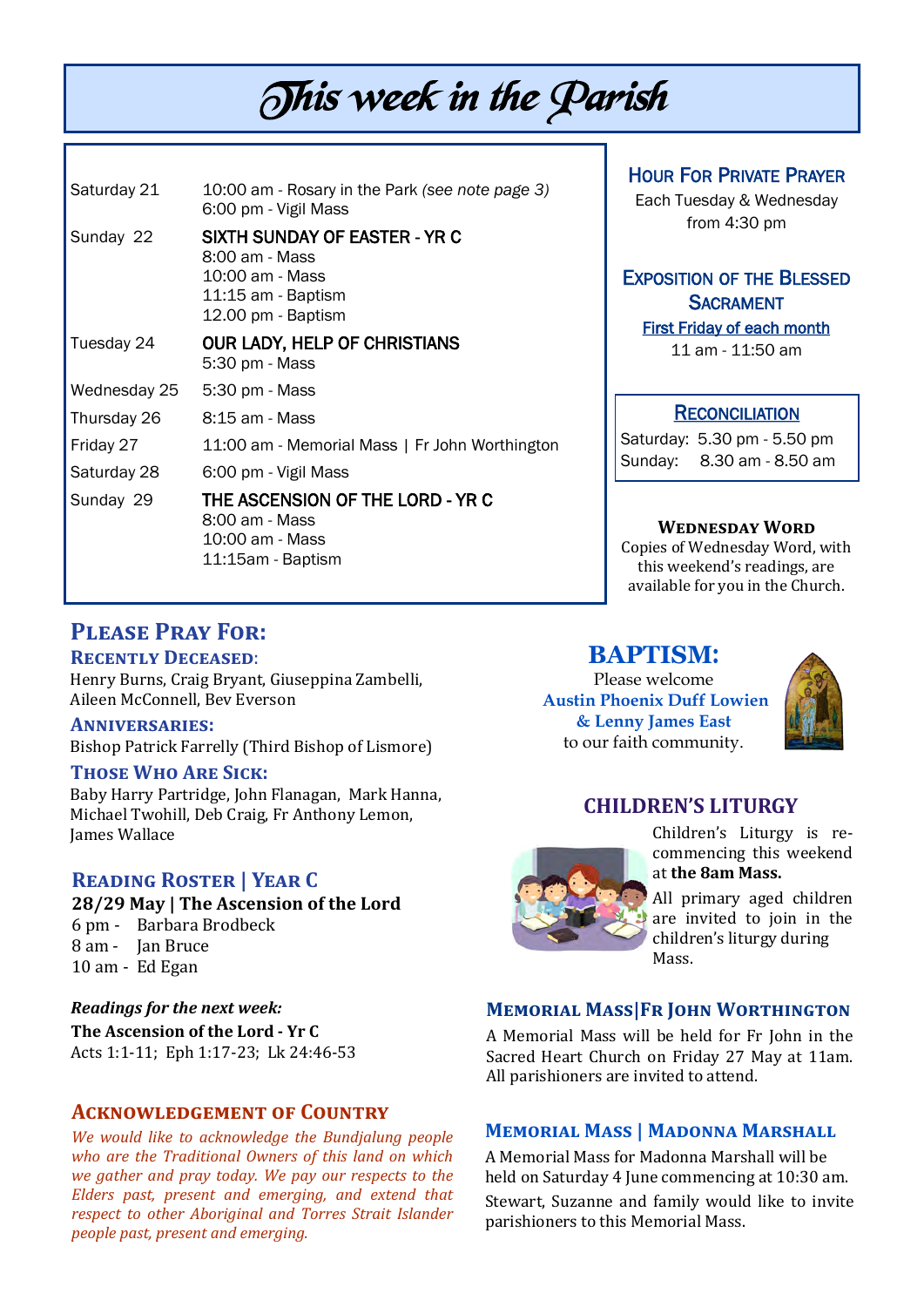# **2022 SACRAMENTAL DATES First Holy Communion**

Welcome & Instruction 1 - Sat 21 & Sun 22 May Instruction 2 - Sat 28 & Sun 29 May Instruction 3 - Sat 4 & Sun 5 June Instruction 4 - Sat 11 & Sun 12 June Retreat Day including First Reconciliation - Thursday 16 June in Parish Church

#### **First Holy Communion Sunday 19 June at 9am**

#### **Confirmation**

**Confirmation Parent Meeting:** Tuesday 9 August 6.30pm in Sacred Heart Church **Sacrament of Confirmation** 

**Thursday 8 September**

#### **First Holy Communion candidates…**

This weekend we welcome our First Holy Communion candidates, as they begin their instruction for Holy Communion. This will take place over the next four weeks and First Holy Communion will be celebrated at 9am Mass on Sunday 19 June. *(Please note there will be no 8am or 10am Mass that day)* 

## **THE MONTH OF MAY**

In celebrating the annual cycle of Christ's mysteries, the Church honours with special love Mary, the Mother of God, who is joined by an inseparable bond to the saving work of her Son.

The month of May includes several Marian Feasts and is a special time of honour and devotion to Mary.







**Rosary In The Park** Saturday 21 May 10am in Budd Park led by Legion of Mary **All are welcome!** 

# **Our Lady Help Of Christians | 24 May**



The feast day to Mary Help of Christians has been celebrated in Australia since 1844 but the history to this day dates back to the start of the 1800's.

Napoleon Bonaparte had jailed Pius VI who died in jail. When Pope Pius VII was elected he too was jailed by Bonaparte, who kept him prisoner at Fontainbleau. The Holy Father vowed to God that if he were restored to the Roman See, he would institute a special feast in honour of Mary. The military eventually forced Bonaparte to release the Pope and on 24 May 1814, Pius VII returned in triumph to Rome.

Twelve months later the Pope decreed that the feast of Mary Help of Christians be kept on 24 May.

The infant church in Australia had a special reason for turning to Mary. No priests were sent to the colony in its early days and Mass was not allowed except for one brief year until 1820. It was largely the Rosary in those early days that kept the faith alive.

Catholic Australia remained faithful to Mary and was the first nation to choose her under the title Help of Christians, as principal Patroness.